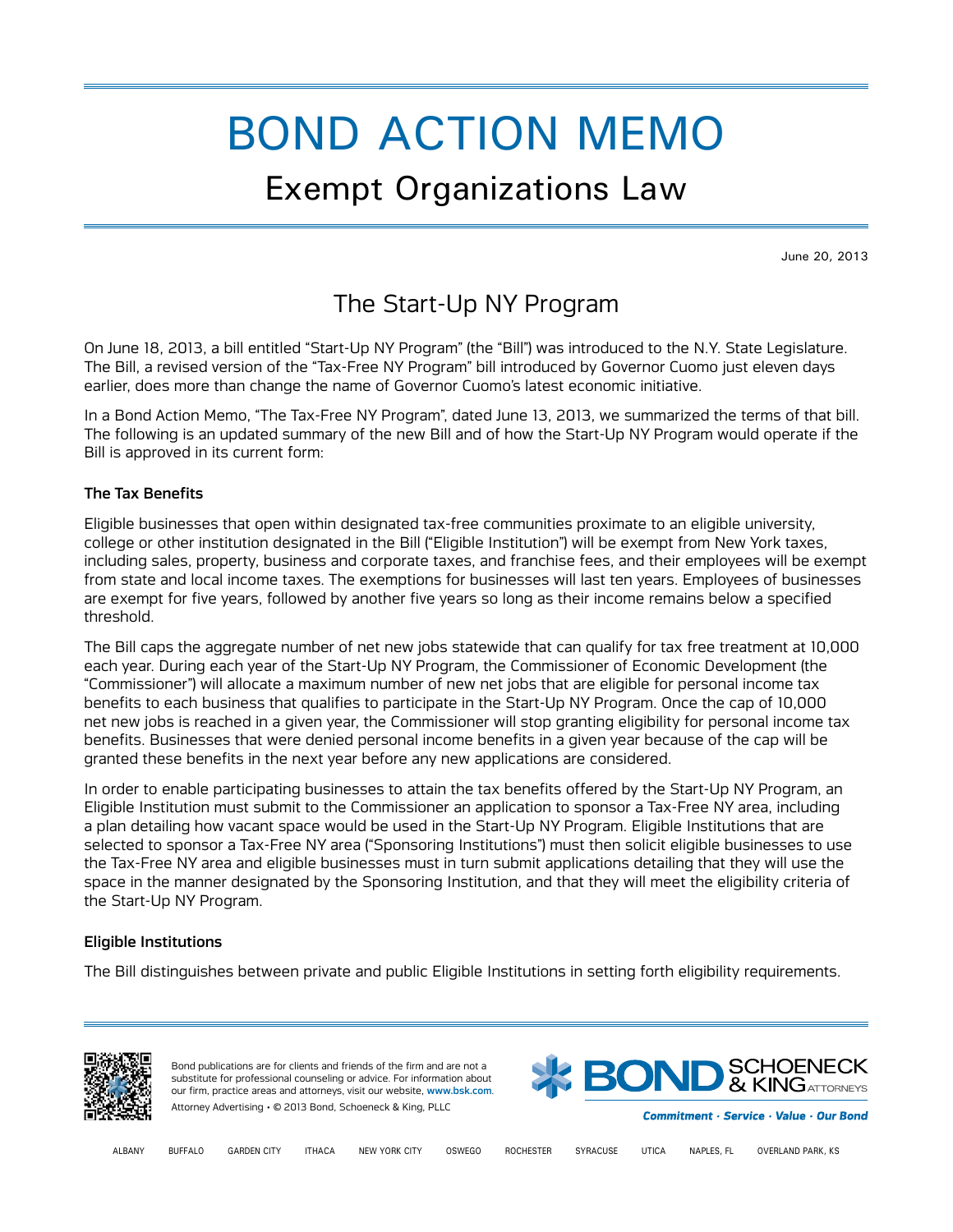*Public Institutions.* All state universities and community colleges ("SUNYs") are eligible to sponsor a Tax-Free NY area except for: (1) SUNYs that are Empire State campuses; (2) campuses and properties of Downstate Medical Centers in Nassau, Suffolk and Westchester counties and New York City unless that property is affiliated with a New York State business incubator; (3) property of the College of Optometry or Maritime College in Nassau, Suffolk and Westchester counties and New York City; and (4) property located in Nassau, Suffolk and Westchester Counties of a community college that has its main campus located in New York City. However, the Saratoga Springs Empire State College campus is eligible to participate in the Start-Up NY Program. Further, five of the City University of New York ("CUNY") campuses, one for each borough of New York City, are potentially eligible, with the Eligible Institution chosen by the CUNY Board of Trustees based on the CUNY school's location in an economically distressed community. The Commissioner is responsible for establishing a list of economically distressed communities for this purpose.

Public Eligible Institutions are not subject to an aggregate limitation as to the amount of space that can be used for Tax-Free NY areas, and each public Eligible Institution is free to sponsor a Tax-Free NY area on any vacant space in a campus building or on campus land; provided that a public Eligible Institution cannot create vacant space by eliminating or re-locating an existing program. Any New York State business incubator that has a bona-fide affiliation with a public Eligible Institution may qualify as a Tax-Free NY area. Further, public Eligible Institutions, except for those located in Nassau, Suffolk or Westchester counties, may apply to sponsor up to 200,000 square feet of vacant land or vacant building space located within one mile of its campus as a Tax-Free NY area. Additionally, 200,000 square feet of vacant land or vacant space used by a public Eligible Institution in affiliation with or partnership with Maritime College may be eligible to be a Tax-Free NY area. In any event, 200,000 square feet is the maximum aggregate amount of land or space that any public Eligible Institution may designate as a Tax-Free NY area that is not located on the institution's campus. Public Eligible Institutions can also apply to the Commissioner for a determination that land or building space outside the onemile radius is eligible for the program.

*Private Institutions.* All private Eligible Institutions located in New York are eligible to sponsor a Tax-Free NY area; provided that *only an aggregate of three million square feet will be allowed for all private Eligible Institutions under the Start-Up NY Program*. Of the three million square feet allowed to private Eligible Institutions, an initial amount of 75,000 square feet shall be allocated to each of the following: Nassau, Suffolk and Westchester counties and the five boroughs of New York City. The 75,000 square feet allocated to each of these locations may be increased to 150,000 square feet, but any increase will not be included in the three million aggregate allowed to private Eligible Institutions. The Bill provides that additional land that is directly adjacent to a city university campus or a SUNY or private Eligible Institution campus in Nassau, Suffolk or Westchester counties, which is owned or leased by such institution, may also be eligible to be a Tax-Free NY area.

The space utilized by private Eligible Institutions may include any vacant space in a campus building or on campus land, New York State business incubators with a bona-fide affiliation with a private Eligible Institution, and any vacant land or vacant building space that is not located Nassau, Suffolk or Westchester County or the New York City. The Bill requires the distribution of the three million square feet of land to be managed in a way designed to ensure regional balance and balance among eligible rural, urban and suburban areas in the state.

#### Eligible Institution Application Process

The President or Chief Executive of an Eligible Institution that would like to sponsor a Tax-Free NY area must submit a plan to the Commissioner that: (1) specifies the land or space the Eligible Institution wants to include in the Tax-Free NY area; (2) describes the types of businesses that may locate in that space; (3) explains how those businesses align with and further the academic mission of the Eligible Institution; (4) explains how participation by those types of businesses would have positive community and economic benefits; and (5) describes the process the Eligible Institution will follow in selecting the businesses. Further, an Eligible Institution must consult with the municipality where space is located prior to including land or buildings that lie outside of its campus boundaries in its application to the Commissioner.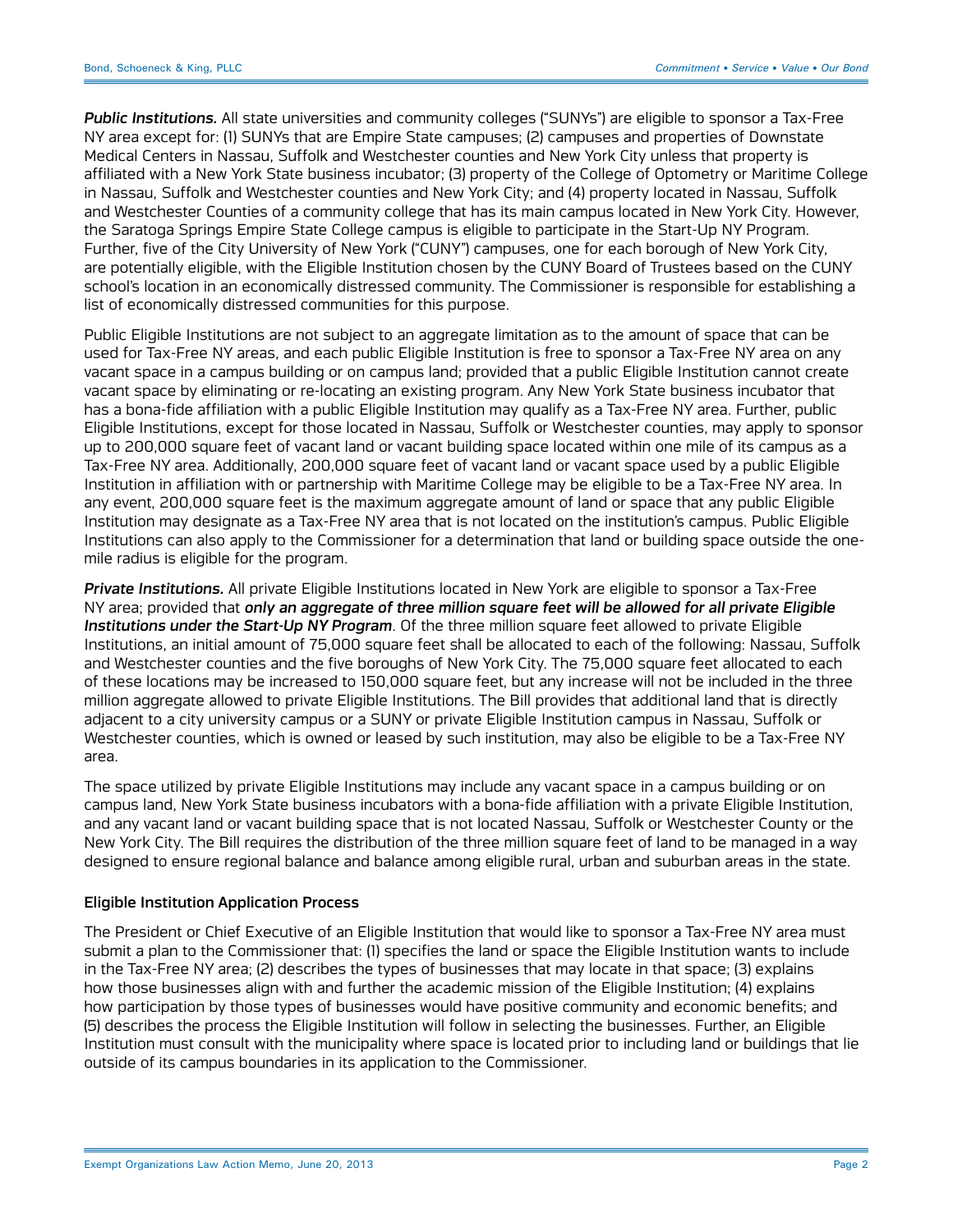Plans submitted by public Eligible Institutions are subject to approval of the Commissioner, while plans submitted by private Eligible Institutions are subject to approval of the Start-Up NY approval board (the "Board"), which will examine the merits of the plans and approve or reject each plan by majority vote. The Board is a three-member board with the Governor, the speaker of the Assembly and the temporary president of the Senate each appointing a member. Although the Bill provides that the Board will not give preference to a plan based on the time of its submission, the Commissioner must stop accepting applications for approval of taxfree areas when the three million square foot mark is reached. As a result, timely submission will be critical. The Bill does provide that the Board will give preference to Eligible Institutions that include underutilized properties within their proposed tax-free areas.

In addition to the Tax-Free NY areas designated by Eligible Institutions, the Board will designate up to twenty strategic state assets as Tax-Free NY areas. Each asset must be affiliated with an Eligible Institution, will require support of the affiliated Eligible Institution and may not exceed a maximum of 200,000 square feet of vacant land or space. However, any space designated to a strategic asset will not count against any other aggregate space limitations contained in the Bill.

#### Eligibility Criteria and Application for Businesses

An Eligible Institution that receives approval to sponsor a Tax-Free NY area, and becomes a Sponsoring Institution, may begin soliciting and accepting applications from businesses interested in operating in the Tax-Free NY area ("Applicant Businesses"). The Sponsoring Institution will provide Applicant Businesses with an application in a form prescribed by the Commissioner containing the information the Commissioner determines is necessary to evaluate the application. All Applicant Businesses must submit an application to a Sponsoring Institution by December 31, 2020.

To qualify as an eligible business, an Applicant Business must demonstrate that in its first year it will create new jobs. It must then maintain the new jobs after its first year of operation. Furthermore, in years subsequent to the first year of operation, an Applicant Business must show that the Applicant Business's average number of employees equal or exceed the sum of: (1) the average number of employees of the Applicant Business and its related persons in New York for the year immediately preceding the year during which the application was submitted; and (2) the net new jobs of the Applicant Business in a Tax-Free NY area during that year. The Bill also includes additional "new business" requirements for an Applicant Business to participate in the Start-Up NY Program in Nassau, Suffolk or Westchester counties.

The Bill adds a new anti-competitive behavior prohibition to the Start-Up NY Program. This prohibition prevents a Sponsoring Institution from accepting an application from any business that "would compete with other business in the same community but outside the tax-free NY area." The Bill's language regarding this prohibition is vague, leaving the prohibition's implementation open to speculation; however, the Commissioner is required to promulgate rules and regulations that should clarify the prohibition's meaning.

An Applicant Business must be new to New York State. It cannot be engaged in a line of business that it or a related entity conducted in New York State in the last five years. If an Applicant Business operated in New York State at a previous point in time, the Commissioner can make an exception if the Applicant Business can demonstrate that the Applicant Business can substantially restore the jobs it had previously moved out of state. An Applicant Business can participate in the Start-Up NY Program if it is an existing New York State business that expands its operations into a tax-free area, subject to the Commissioner's determination that the business will create new jobs and will not eliminate or move existing jobs. Further, existing businesses that completed residency in a New York State business incubator may qualify for the program subject to the approval of the Commissioner even if they are not new businesses.

An application submitted by an Applicant Business must include: (1) the name, address and employer identification number of the Applicant Business; (2) a description of land or space the Applicant Business will use; (3) the terms of the lease agreement between the Sponsoring Institution and the Applicant Business; (4) a certification by the Applicant Business that it meets the eligibility criteria for participation in the program; (5) a statement as to whether the Applicant Business competes with businesses in the same community but outside the Tax-Free NY area; and (6) a description of how the Applicant Business plans to recruit employees from the local workforce.